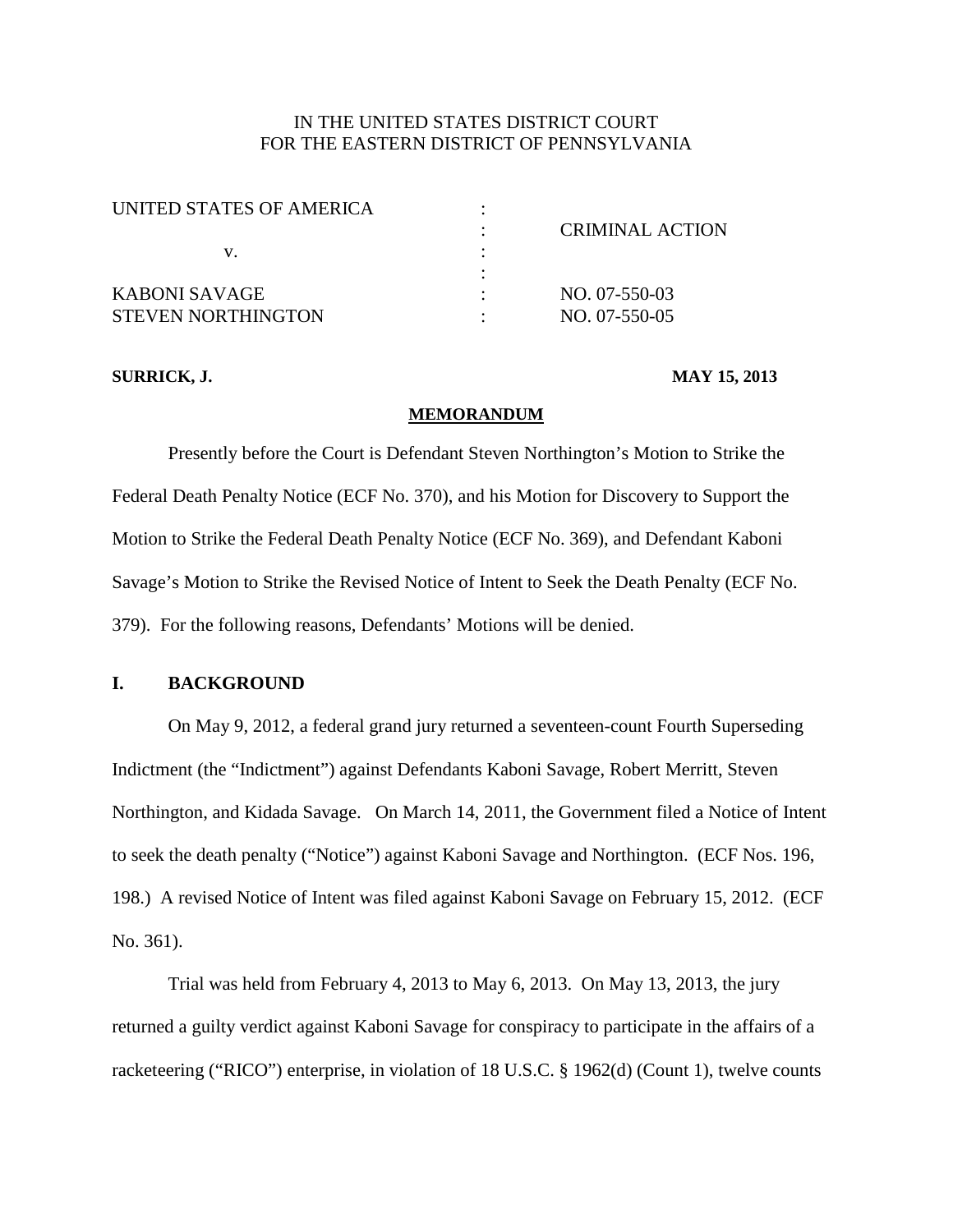of murder in aid of racketeering, in violation of 18 U.S.C. § 1959(a)(1) (Counts 2-7, 10-15), conspiracy to commit murder in aid of racketeering, in violation of 18 U.S.C. § 1959(a)(5) (Count 9), retaliating against a witness, in violation of 18 U.S.C. § 1513(a) (Count 16), and using fire to commit a felony, in violation of 18 U.S.C. § 844(h)(1) (Count 17). The jury found Northington guilty for conspiring to participate in a RICO enterprise (Count 1), and for two counts of murder in aid of racketeering (Counts 5, 7)<sup>[1](#page-8-0)</sup>

On February 20, 2012, Northington filed a Motion for Discovery to Support the Motion to Strike the Federal Death Penalty Notice (Northington Disc. Mot., ECF No. 369) and a Motion to Strike the Federal Death Penalty Notice (Northington Mot., ECF No. 370). On February 21, 2012, Kaboni Savage filed a Motion to Strike the Revised Notice of Intent to Seek the Death Penalty. (Savage Mot., ECF No. 379.) The Government filed a response to these Motions on April 16, 2012. (Gov't's Resp., ECF No. 467.)

### **II. DISCUSSION**

Savage argues that the Government's revised Notice should be dismissed because it was imposed on the impermissible basis of race in violation of his right to equal protection under the Fifth Amendment, and in violation of his right to be free from cruel and unusual punishment under the Eighth Amendment. (Savage Mot. 1.) Northington challenges the Notice on the basis that the death penalty is being imposed arbitrarily. (Northington Mot. 1-5.) In addition, both Savage and Northington request that this Court grant discovery of information relating to the capital charging practices of the Attorney General. (Savage Mot. 9-19; Northington Disc. Mot. 2- 5.)

<span id="page-1-0"></span><sup>1</sup> Count 8 has been dismissed pursuant to an agreement between Defendants and the Government. (See ECF No. 855).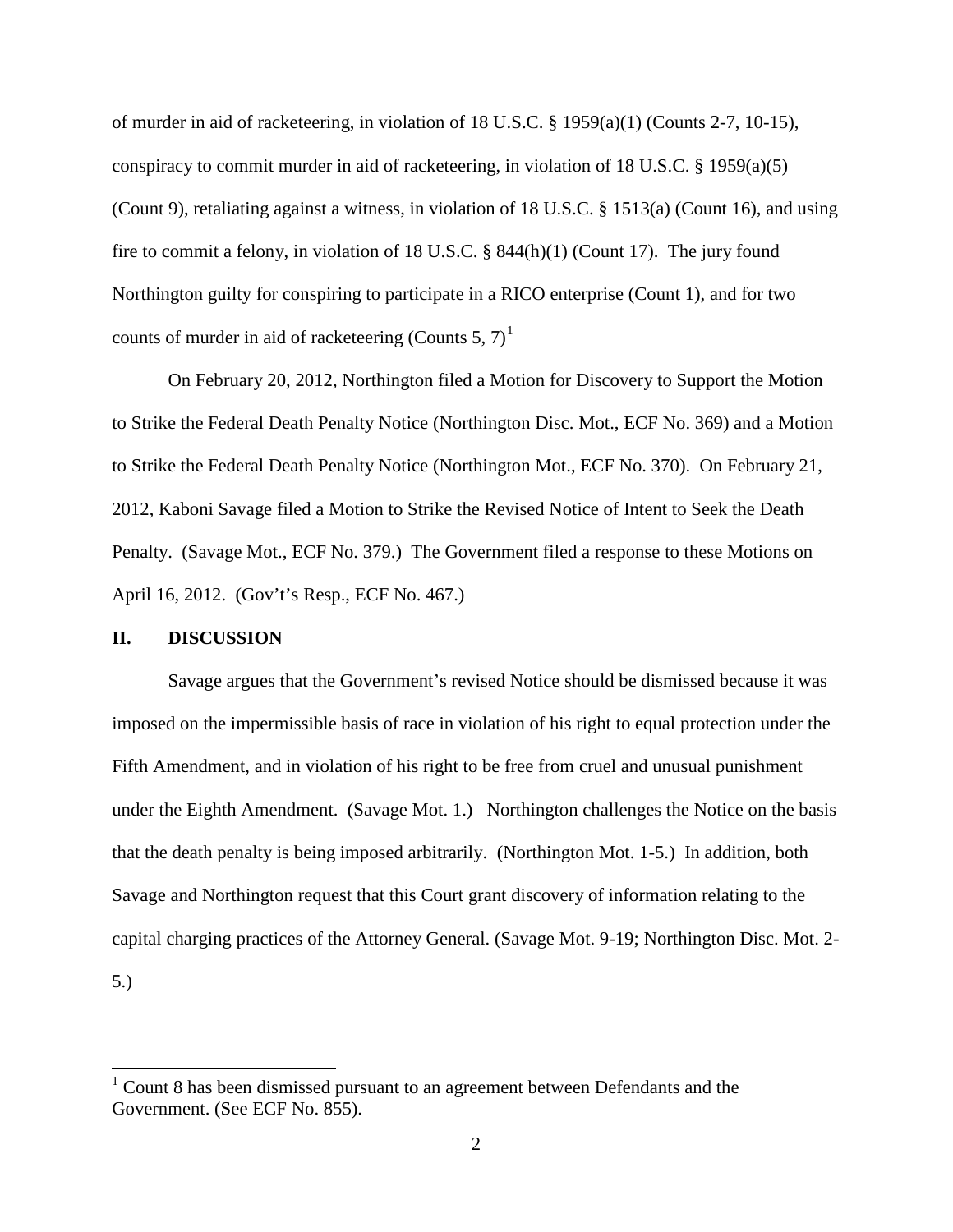#### **A. Savage's Motion to Strike the Notice of Intent to Seek the Death Penalty**

Savage argues that the death penalty is being imposed in a racially discriminatory manner in violation of his right to equal protection under the Fifth Amendment.<sup>[2](#page-1-0)</sup> In order to prevail on an equal protection claim, the defendant must prove "the existence of purposeful discrimination" and that such discrimination "had a discriminatory effect on him." *McCleskey v. Kemp*, 481 U.S. 279, 292 (1987) (internal quotation marks omitted). To prove discriminatory effect "the proffered evidence must show that similarly situated individuals of a different race were treated differently." *United States v. Bin Laden*, 126 F. Supp. 2d 256, 261 (S.D.N.Y. 2000) (citing *United States v. Armstrong*, 517 U.S. 456, 466 (1996)). Ultimately, the defendant must demonstrate that the "decisionmakers in *his* case acted with discriminatory purpose." *McCleskey*, 481 U.S. at 292 (emphasis in original).

Savage relies in part on statistical evidence to show a racially disproportionate pattern of the imposition of the death penalty in federal cases. According to Savage, as of April 6, 2011, the Attorney General authorized the federal government to seek the death penalty against 472 defendants, and of those defendants 241 (51%) were black, while 123 (26%) were white, 87 (18%) were Latino, and 21 (5%) were designated as "other." (Savage Mot. 2 (citing Kevin McNally, *Race and the Federal Death Penalty: A Nonexistent Problem Gets Worse*, 53 DePaul L. Rev. 1615, 1617 (2004).) Savage also represents that of the three death penalty cases that proceeded to disposition by jury in the Eastern District of Pennsylvania, all three have involved black defendants. (*Id*. at 3.) As a result of the racial disparity indicated by these statistics, Savage argues that the Government's Notice must be stricken.

<span id="page-2-0"></span> $2$  Northington makes a cursory reference to the influence of race on prosecutorial discretion, but the majority of his argument is focused on the arbitrary imposition of the death penalty. We will address this argument later in this Memorandum. (*See* Northington Mot. ¶ 5.)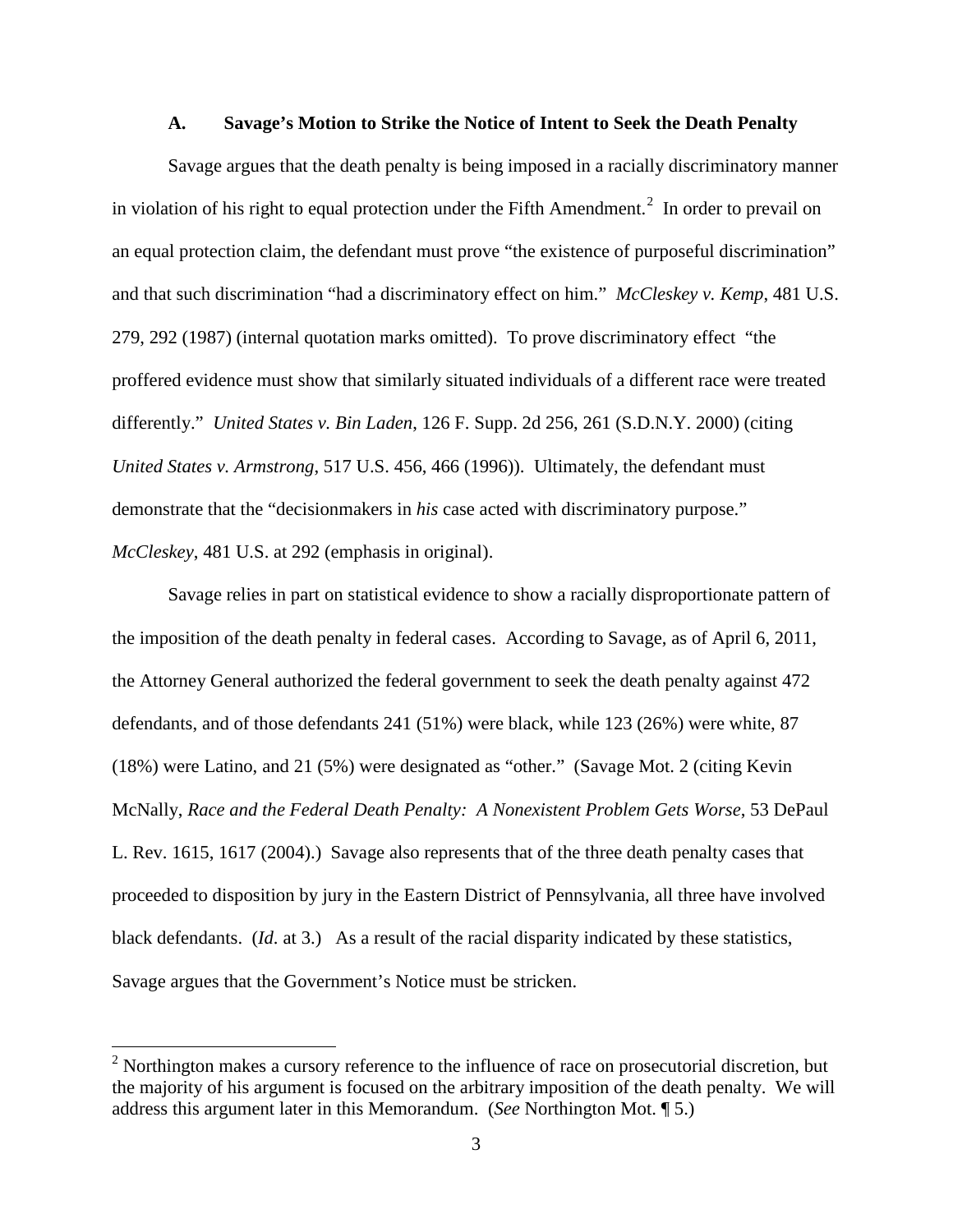The Supreme Court in *McCleskey* clearly established that statistical evidence, of the type cited by Savage, is insufficient to prove discriminatory purpose to support an equal protection claim. *McCleskey*, 481 U.S. at 297 (concluding that a statistical study was "clearly insufficient to support an inference that any of the decision makers in [the defendant's] case acted with discriminatory purpose."); *Bin Laden*, 126 F. Supp. 2d at 260 ("At its core, therefore, *McCleskey* stands for the notion that, by themselves, systemic statistics cannot prove racially discriminatory intent in support of an equal protection claim by a particular capital defendant."); *see also United States v. Sampson*, 486 F.3d 13, 26 (1st Cir. 2007) ("Bare statistical discrepancies are insufficient to prove a Fifth Amendment violation with respect to the implementation of a statute. This principle is firmly established by *McCleskey*"); *United States v. Barnes*, 532 F. Supp. 2d 625, 634-36 (S.D.N.Y. 2008) (holding that the defendant could not establish an equal protection violation using statistical evidence from a United States Department of Justice Report); *United States v. Edelin*, 134 F. Supp. 2d 59, 82-89 (D.D.C. 2001) (finding statistical studies insufficient to support the defendant's claim of racial discrimination in the government's capital charging practices). The statistical discrepancies offered by Savage are precisely the type of systemic statistical evidence rejected by the Supreme Court in *McCleskey*. The statistical evidence offered by Savage fails to establish that the decisionmakers in *his* case acted with discriminatory purpose.

In further support of his Motion, Savage seeks to establish discriminatory effect by highlighting three cases where similarly situated individuals of a different race were treated differently. Savage cites to three organized crime cases where the Government chose not to pursue the death penalty against white defendants accused of killing government witnesses or informants. (Savage Mot. 7-9.) Savage's comparison to these cases is unavailing.

4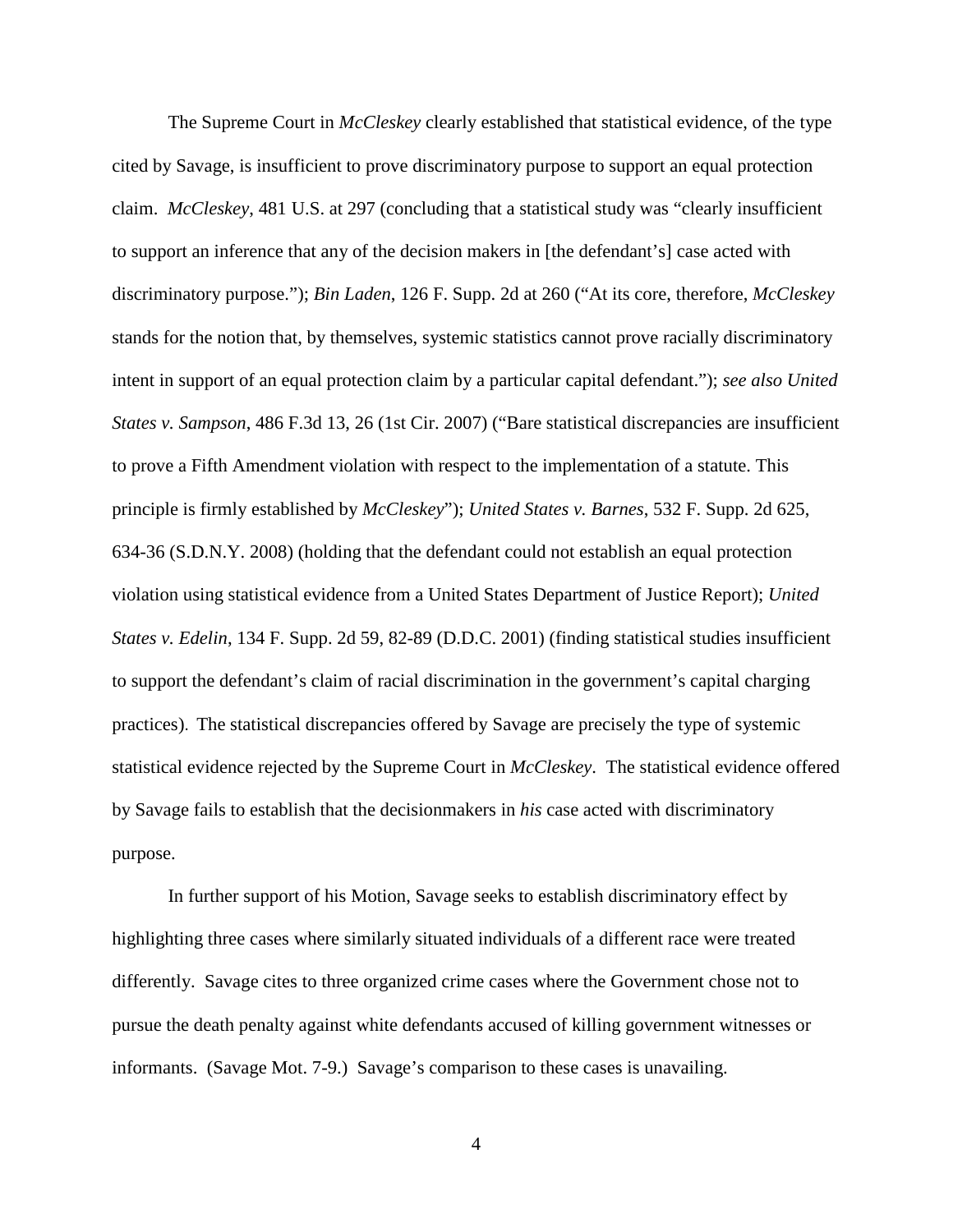According to Savage, in *United States v. Hernandez*, No. 00-6273 (S.D. Fl.), members of the Gambino crime family were accused of killing an individual who was mistaken as an FBI informant. (*Id.* at 8.) The United States did not seek the death penalty. (*Id*.) In *United States v. Robert Bloome*, No. 98-841 (E.D.N.Y.), according to Savage, four white defendants were accused of killing two individuals, one of whom was a possible witness to the defendants' drug trafficking activities. (*Id*.) Again, the government did not pursue the death penalty against those defendants. (*Id*.) Finally, Savage cites *United States v. Joseph Merlino*, No. 99-363 (E.D. Pa.). (*Id.*) According to Savage, the *Merlino* defendants "committed multiple killings, with one of the victims being fatally shot the morning his brother, a government witness and ex-mobster, was about to testify." (*Id*.)

None of these cases offers a compelling comparison to the allegations in the case at bar. The Fourth Superseding Indictment charges Savage with twelve separate counts of murder in aid of racketeering. Four of those murders involved children killed in a firebombing. The sheer number of victims involved in the instant case, and the heinous nature of six of the deaths is certainly sufficient to distinguish this case from the aforementioned cases. Savage has failed to demonstrate that the decisionmakers in *his* case have acted with purposeful discrimination. His Fifth Amendment claim must be denied. [3](#page-2-0)

Similarly, Savage cannot prevail on his claim under the Eighth Amendment. Savage has failed to make any specific challenges under the Eighth Amendment. Rather, he makes a conclusory assertion, without providing any caselaw or factual support, that the imposition of the death penalty constitutes a violation of his right to be free from cruel and unusual punishment.

<span id="page-4-0"></span> $3$  We note that Savage fails to provide proper case citations for the three cases he argues are comparable. Regardless of the accuracy of the purported facts of the cases he provides, we find he has failed to meet his burden with respect to his allegations of purposeful discrimination.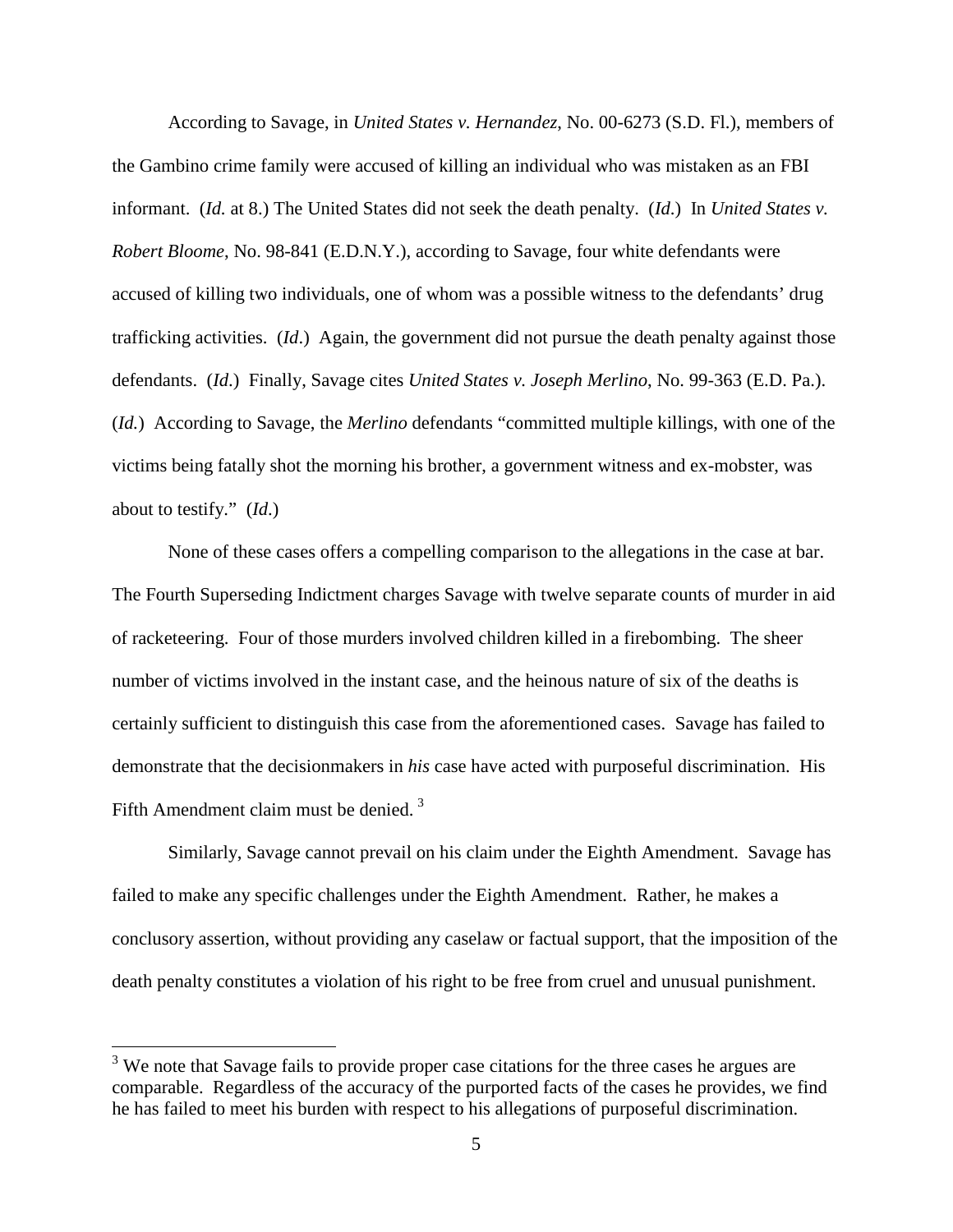Despite Savage's lack of specificity, it would appear that his Eighth Amendment claim is foreclosed by the Supreme Court's decision in *McCleskey*. There, the Court rejected the defendant's Eighth Amendment argument that the imposition of the death penalty was "excessive" due to the purported influence of racial considerations on capital sentencing decisions. *McCleskey*, 481 U.S. at 308. The Court reasoned that:

Apparent disparities in sentencing are an inevitable part of our criminal justice system . . . . As this Court has recognized, any mode for determining guilt or punishment has its weaknesses and the potential for misuse. Specifically, there can be no perfect procedure for deciding in which cases governmental authority should be used to impose death. Despite these imperfections, our consistent rule has been that constitutional guarantees are met when the mode for determining guilt or punishment itself has been surrounded with safeguards to make it as fair as possible. Where the discretion that is fundamental to our criminal process is involved, we decline to assume that what is unexplained is invidious.

*Id*. at 312-13 (internal citations and quotation marks omitted).

We too decline to assume an invidious purpose in this case. The statistical evidence and the case comparisons offered by Savage provide no basis for attributing the discrepancies in federal capital prosecutions to impermissible racial discrimination on the part of the decisionmakers in Savage's case. Prosecutorial discretion is critical to our criminal justice system. It will not be disturbed without "exceptionally clear proof" of abuse. *McCleskey*, 481 U.S. at 297. Savage has failed to provide exceptionally clear proof of abuse of that discretion, and accordingly his Motion to Strike must be denied.

#### **B. Northington's Motion to Strike the Notice of Intent to Seek the Death Penalty**

Northington challenges the Notice on the basis that the death penalty is arbitrarily imposed in violation of his Fifth, Sixth, Eighth, Tenth, and Fourteenth amendment rights. (Northington Mot. 1.) Northington offers little legal or factual support for his position, but like Savage, provides the court with statistical evidence relating to the frequency with which the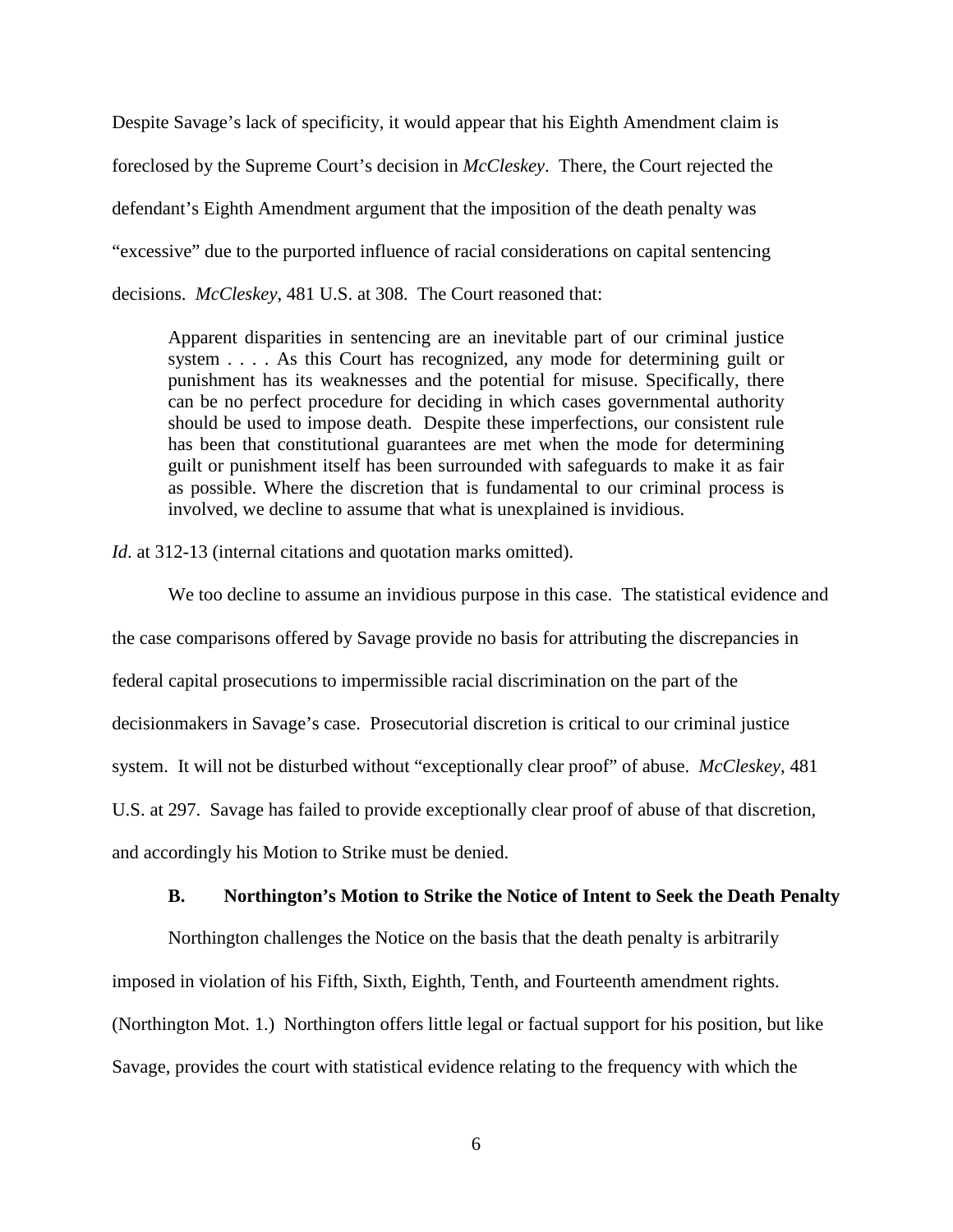death penalty is sought and imposed. (*Id*. at 3-4.) Without citing his source, Northington states that only eight defendants in the Eastern District of Pennsylvania since 1994 have been authorized for the federal death penalty, out of the over one thousand death penalty eligible defendants. (*Id.* at 3.) Northington also references "Bureau of Justice" statistics, which reflect that over nine thousand murders occurred in the communities that make up the Eastern District of Pennsylvania between 1988 and 2009. (*Id*. at 4.) He claims that, of these murders, eight thousand were committed in the city of Philadelphia, and over 99.9 percent of these were prosecuted in state court. (*Id*.) Northington asserts that "nothing distinguishes these defendants from the untold number of defendants charged with murder, within the County of Philadelphia and the district at large." (*Id*.)

Northington relies primarily on the Supreme Court's decision in *Furman v. Georgia*, 408 U.S. 238 (1972). In *Furman*, the Court struck down state death penalty statutes on the grounds that those discretionary statutes were discriminatory and unconstitutional in their operation. *Id*. at 256-57. The court recognized that "'the extreme rarity with which applicable death penalty provisions are put to use raise a strong inference of arbitrariness.'" *Id.* at 249 (quoting Goldberg & Dershowitz, *Declaring the Death Penalty Unconstitutional*, 83 Harv. L. Rev. 1773, 1783 (1970)). However, since the Court's decision in *Furman*, the Court has explained that its decision was not concerned with the frequency with which the death penalty was sought and imposed. Rather, as other courts that have addressed this issue have recognized, the central focus of the Supreme Court's capital jurisprudence "has been the requirement that the discretion exercised by juries be guided so as to limit the potential for arbitrariness." *Sampson*, 486 F.3d at 23. For example, in *Gregg v. Georgia*, the Supreme Court stated that "*Furman* mandates that where discretion is afforded a sentencing body on a matter so grave as the determination of

7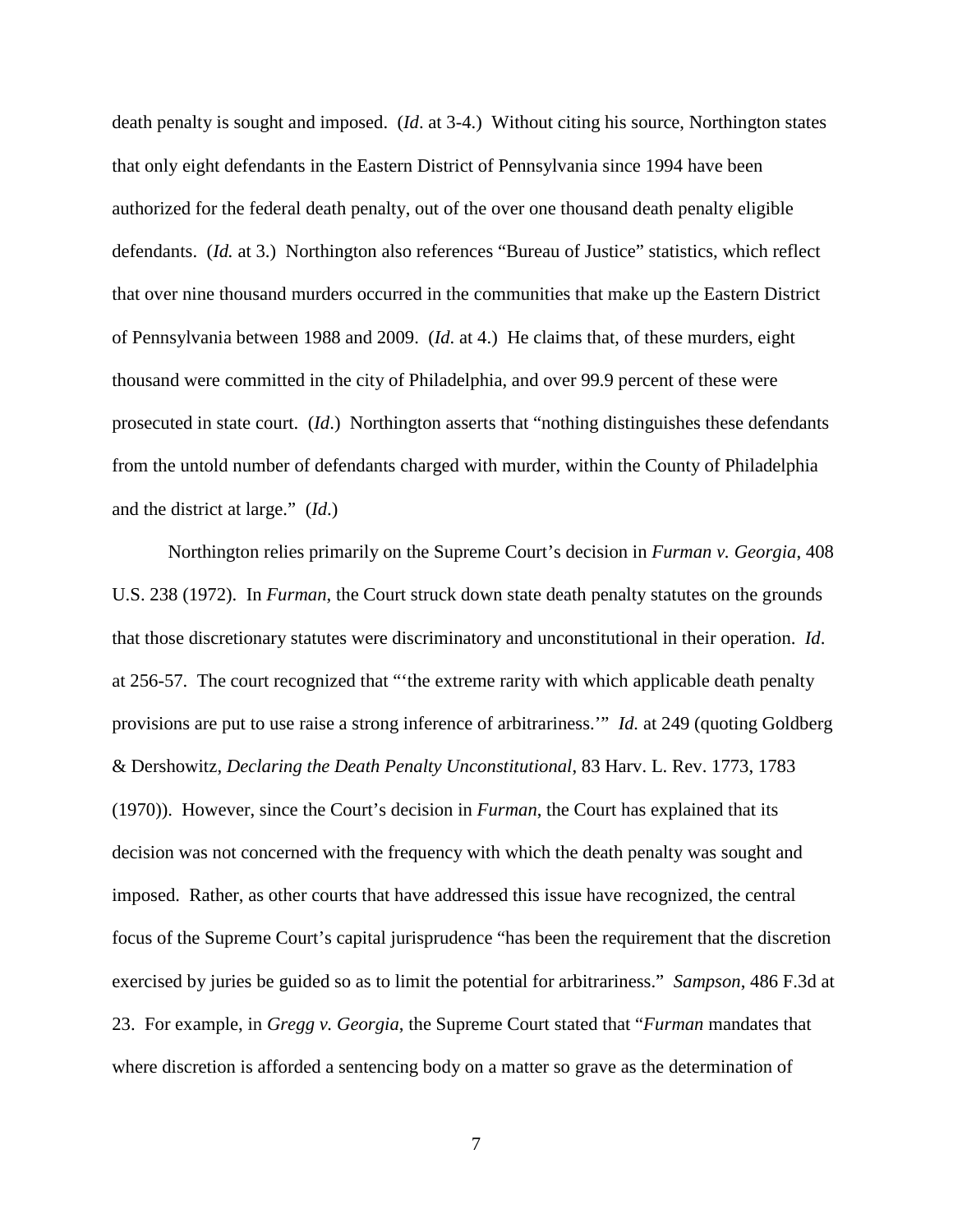whether a human life should be taken or spared, that discretion must be suitably directed and limited so as to minimize the risk of wholly arbitrary and capricious action." 428 U.S. 153, 189 (1976).

Other federal courts confronted with this issue have consistently rejected the notion that the infrequent imposition of the death penalty constitutes arbitrary prosecution in violation of defendants' constitutional rights. *Sampson*, 486 F.3d at 24. ("Nor does the frequency with which the federal death penalty is sought render the FDPA unconstitutional."); *United States v. Mitchell*, 502 F.3d 931, 983 (9th Cir. 2007) ("That federal executions are rare, however, does not render the FDPA unconstitutional."); *United States v. O'Driscoll*, 203 F. Supp. 2d 334, 341 (M.D. Pa. 2002) ("The mere fact that the government has only sought the death penalty in a small number of murder cases involving federal inmates is not sufficient to demonstrate that the prosecution of [the defendant] is arbitrary and capricious."); *United States v. Hammer*, 25 F. Supp. 2d 518, 546-47 (M.D. Pa. 1998) (same). In sum, the scarcity with which the federal government seeks the death penalty is insufficient to establish that it is being arbitrarily imposed in the case at bar.

### **C. Motions for Discovery to Support Motion to Strike**

Both Savage and Northington request discovery relating to the capital charging practices of the United States Attorney General. (Savage Mot. 9; Northington Disc. Mot.) In order to establish that they are entitled to discovery, Defendants must show some evidence of both discriminatory effect and discriminatory intent. *United States v. Bass*, 536 U.S. 862, 863 (2002) (citing *Armstrong*, 517 U.S. at 465). To establish discriminatory effect, Defendants must make a "credible showing" that similarly situated individuals of a different race were treated differently. *Armstrong*, 517 U.S. at 470.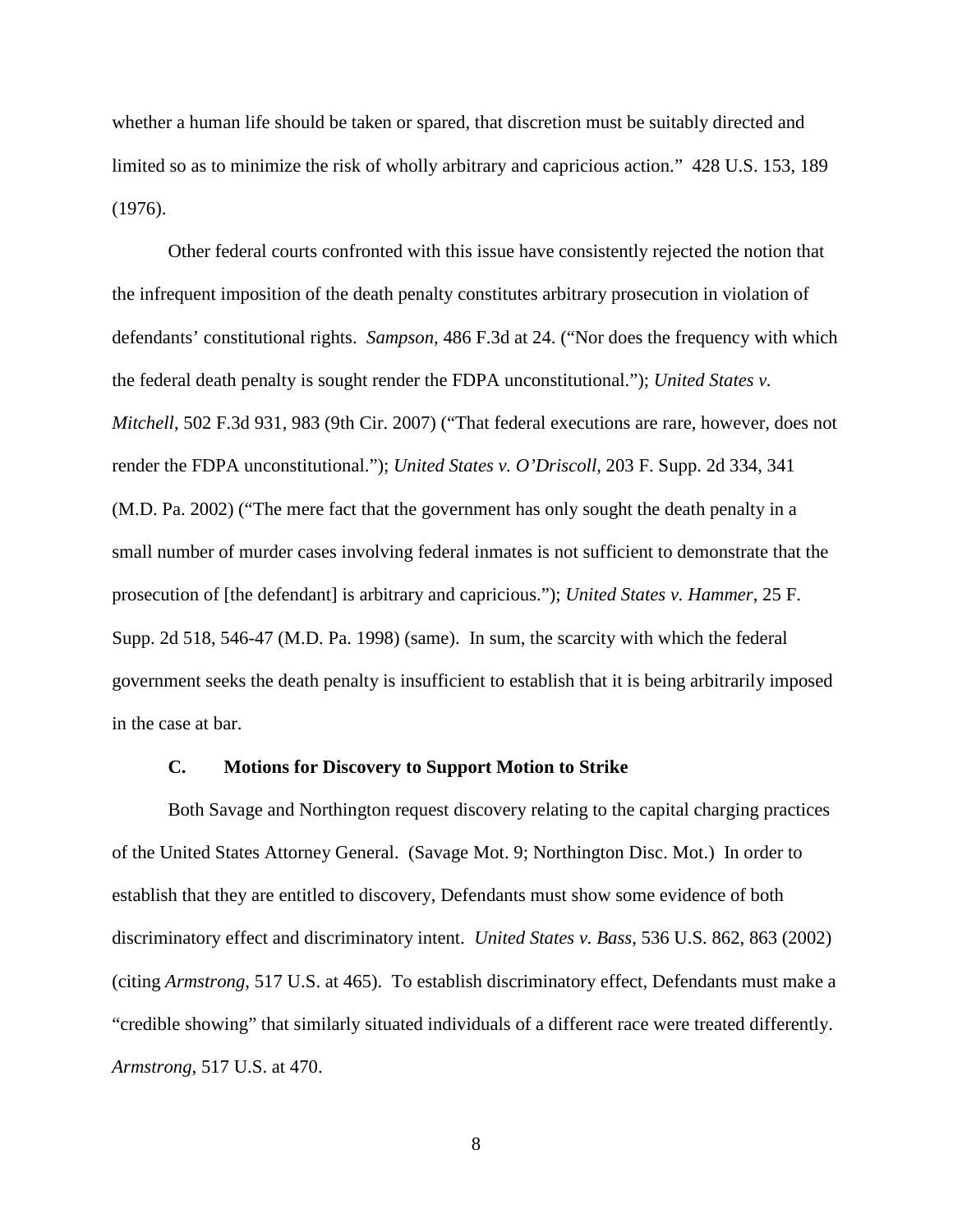Northington did not even attempt to identify any such similarly situated defendants.<sup>[4](#page-4-0)</sup> As previously explained, while Savage offered three cases of what he argued represented similarly situated white defendants not subject to the death penalty, we found those cases to be easily distinguished from the instant convictions. (*See supra* Section II.A.) We need not repeat that analysis here. Accordingly, as neither Defendant has shown that similarly situated individuals of a different race were treated differently, we will deny Defendants' requests for discovery.

# **III. CONCLUSION**

For the foregoing reasons, Defendants' Motions will be denied.

An appropriate Order will follow.

**BY THE COURT:**

*/s/R. Barclay Surrick* **U.S. District Judge**

<span id="page-8-0"></span><sup>&</sup>lt;sup>4</sup> Northington does not present the Court with any similarly situated individuals. Rather, he offers the same statistical evidence already discussed.